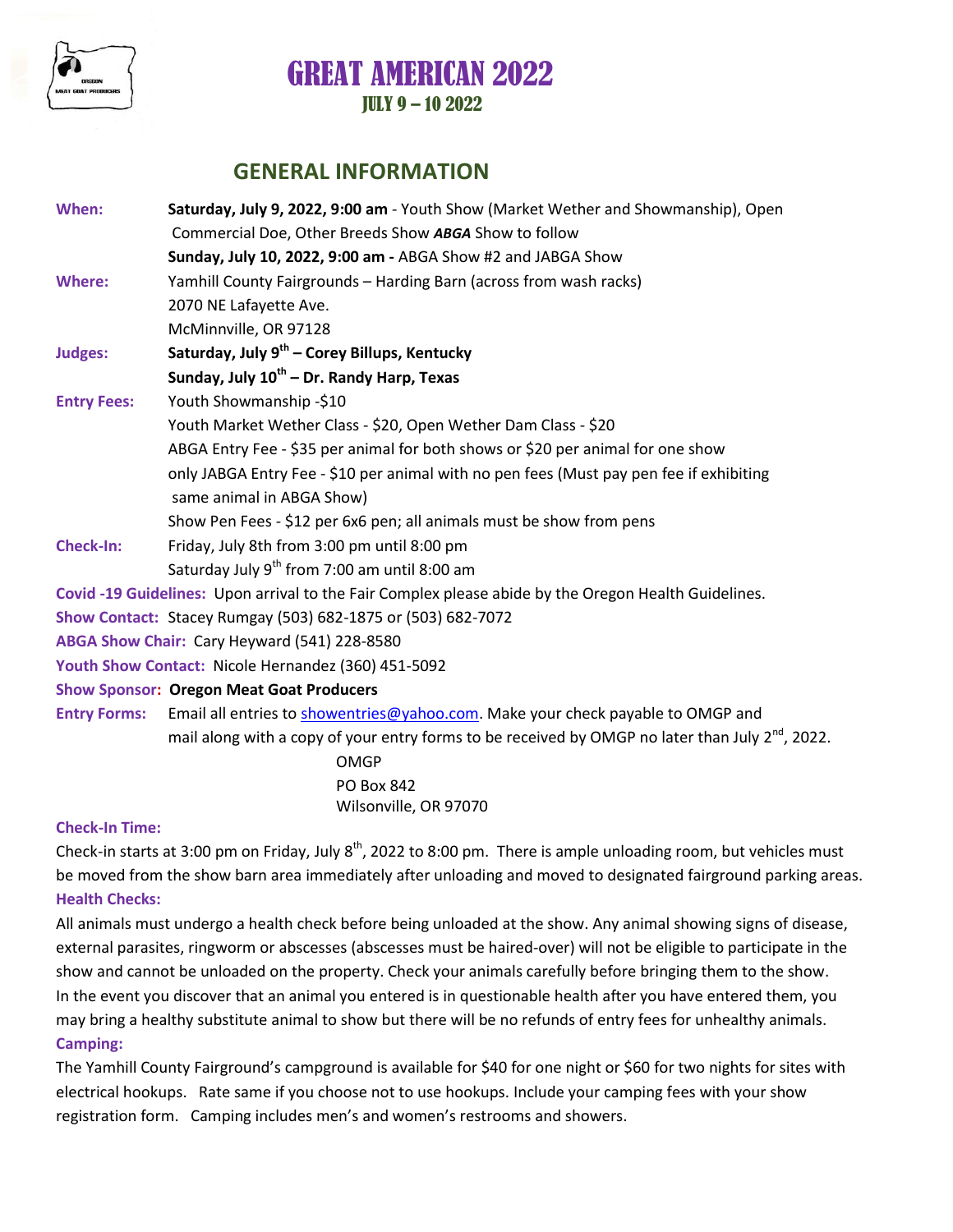

Entries: All entries and payments must be received (not post marked) by July 2<sup>nd</sup>, 2022. Late entries must be paid in cash at the show and will be charged a higher entry fee. For goats in the ABGA or JABGA sanctioned shows; original ABGA registration papers must be presented and all owners are responsible for having their goats tattooed with legible tattoos. Illegible or missing tattoos may result in an entry being dismissed from the ABGA show at the discretion of the judge.

**Show Pens:** 6' x 6' show pens are available for \$12.00 each. All animals must be shown from pens. If the animal is only entered in the JABGA show, there is no pen fee charged.

**Bedding: S**having provided with pens. Please bring a wheel barrow for adding and removal of Shavings. No straw please. Please help our volunteers by remove the pen bedding and excess hay in separate bins located west of the wash racks at the end of our show. Supplies, hay and grain are available to purchase from local McMinnville suppliers including Buchanan Cellers (855 NE  $5<sup>th</sup>$  St.) and/or Wilco (2741 N Hwy 99W).

**Concessions:** There will be a concession stand located inside the Delashmutt Arena on Saturday and Sunday.

#### **Raffle and Silent Auction:**

Who doesn't love a great raffle and Semen Straws Silent Auction? Contact Stacey Rumgay at (503) 682-7072, if you have something to donate for the show raffle. To donate for the Silent Auction contact Dave Armstrong at (503)752-2692. Advertizing opportunity also available to display your banner in the show ring. **Other Breeds Classes:** Open to all exhibitors who want to show other meat goat breeds other than Boer goats (Savana's, Kinko's, Spanish & more)

**JABGA Show (Sunday only):** Exhibitors must be in accordance of the JABGA By-Laws in terms of age and be an active member of the Junior American Boer Goat Association. Must present Current JABGA Membership card at check-in. Here is a link to the official rules:

<http://abga.org/wp-content/uploads/2018/09/2018-2019-JABGA-Regional-Show-Rules.pdf> .

Entry fees are \$10 per animal with no pen fees. JABGA Showmanship does not have an entry fee. If the same animal is shown in either ABGA show, separate entry fees and pen fees apply.

**Youth Showmanship (Saturday Only):** Youth showmanship is open for all youth ages 18 and under as of January 1, 2022. Exhibitors will be divided into classes based solely on their age. The number of classes and the age range per class will depend upon the number of entries received. If you don't have your own goat to use for showmanship contact Stacey Rumgay [\(staceyr@nwlink.com](mailto:staceyr@nwlink.com) or **[showentries@yahoo.com](mailto:showentries@yahoo.com)**, Ph: (503) 682-7072 to put your name on the list of exhibitors that need to borrow an animal. Stacey will coordinate with the breeders from the ABGA and Other Meat Breeds show to line up animals for you to use. Showmanship entry fee is \$10 per person Whether or not you are using your own goat. All animals must be shown from pens. Be sure to reserve and pay for a pen for your showmanship goat if you aren't borrowing an animal.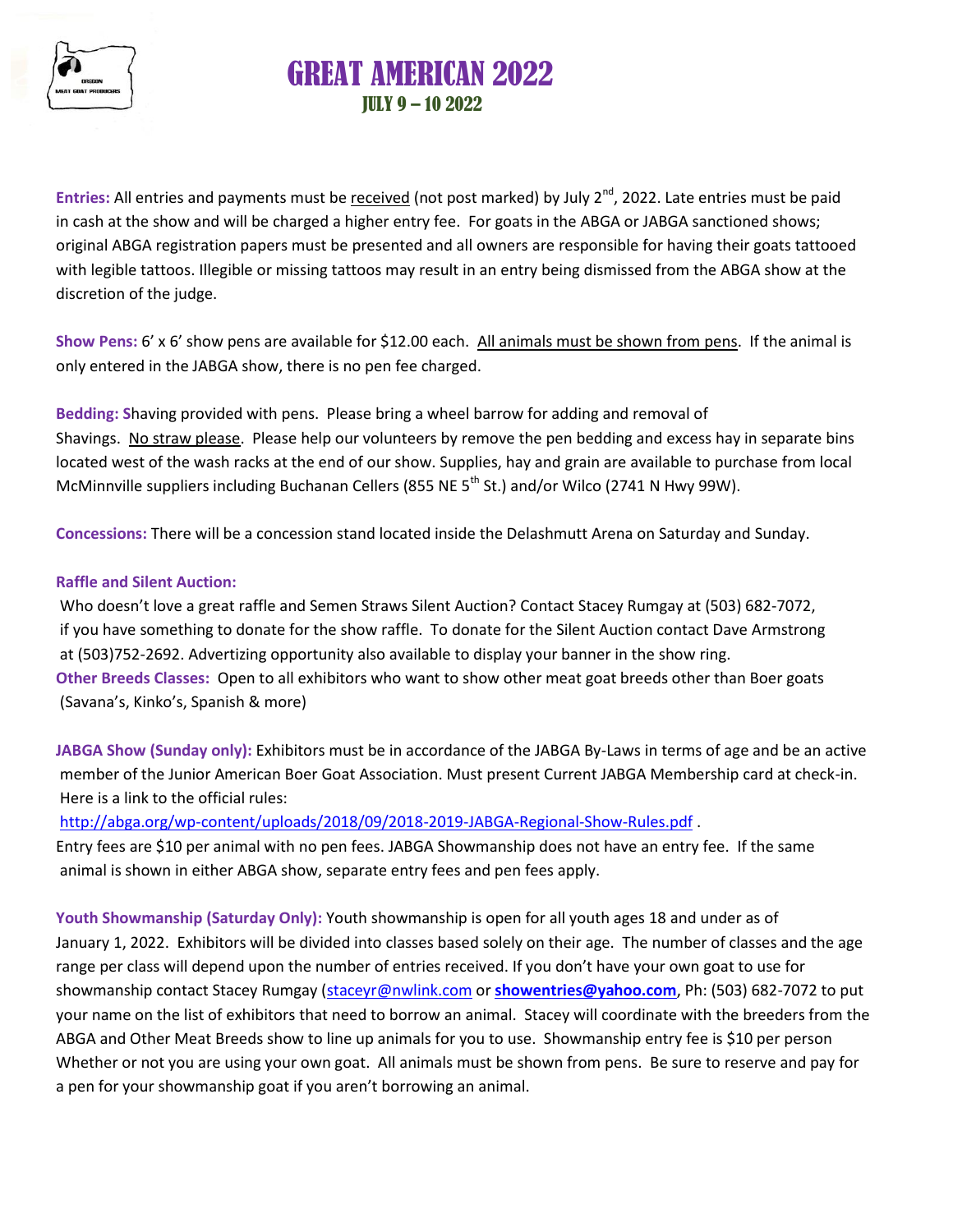

**Youth Market Wether Show (Saturday Only – Entry Fee Includes Showmanship):** This show is for exhibitors that are 18 years of age and younger. The wethers entered in the show must still have all of their "milk teeth". Please note: although we use the term "wether" to describe these classes, doelings may be shown but they must not be registered for the ABGA shows. All animals must be shown from pens and all animals be weighed in before 7:30 am. Show staff will weigh & record each wether's weight prior to the show to determine which weight division your wether(s) will fit into, based on the weights of ALL the entries. Wether's weight division will be assigned after ALL wethers are weighed in.

#### **Commercial Doe Show (Saturday Only):**

This show is open to all exhibitors. Commercial Does will be shown according to tooth development. There will be no appeal from this determination and cannot be exhibited in the registered ABGA shows.

- a. Doe Kid Division All does must be carrying milk teeth at the time of Check-In and Show. Does which show either or both of their first pair of permanent incisors will Not be eligible to show in the Does Kid Division.
- b. Yearling Division All does must show one or both teeth of first pair of permanent incisors. Does which show one or both of the first pair of permanent incisors are eligible to show Only in the Yearling Division.
- c. Aged Division All does must show more than the first pair of permanent incisors. Does which show more than the first pair of permanent incisors are eligible to show Only in the Aged Division.

**Entry Form Change:** Please note that the ABGA and JABGA entries are to be entered on the same entry form page for your convenience.

**Raffle and Silent Auction:** Please remember to bring a donation item for the raffle and/or silent auction. The costs for this show have increased dramatically since the spring show and we are asking our members and exhibitor to donate a new or slightly use item for the raffle to help cover this cost increases without increasing the entry fees.

Please remember to get your entries mailed with check and/or emailed in by July  $2^{nd}$  and bring an item for the raffle!

Thank you,

See you at the show!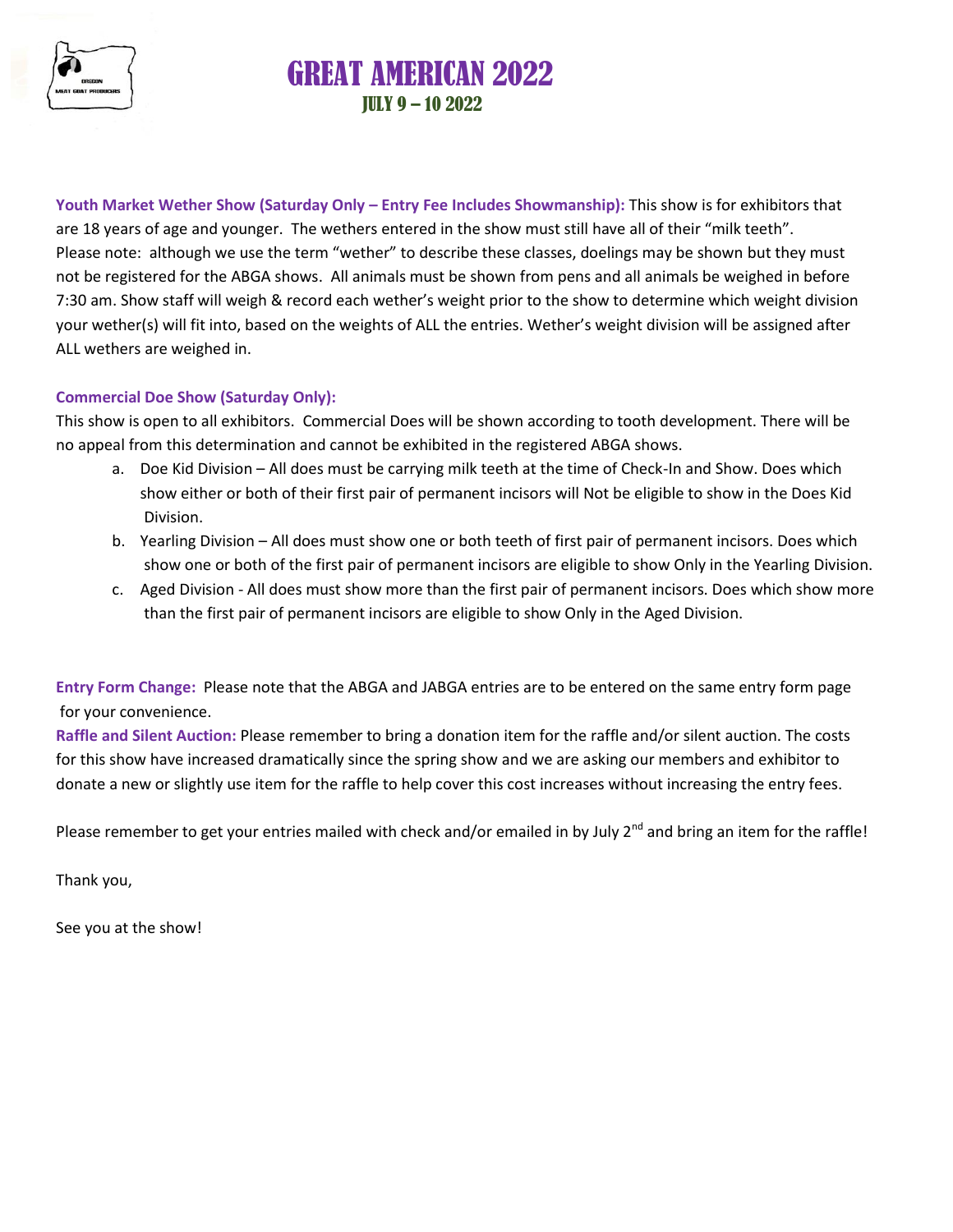

## **ENTRY FORM**

Entry form package must include this page and goat information form(s) on the pages that follow. Payments **must be received** with these entry forms. Mail entry forms and check to: **OMGP, PO Box 842, Wilsonville, OR 97070**

| <b>Exhibitor Name</b> |  |
|-----------------------|--|
| Farm Name             |  |
| Address               |  |
| <b>Phone Number</b>   |  |
| <b>Email Address</b>  |  |

| <b>Description</b>                                                  | #items           | <b>Price Per</b> | <b>Total</b> |  |  |
|---------------------------------------------------------------------|------------------|------------------|--------------|--|--|
| Youth Showmanship - Saturday only names & ages (as of 1/1/22        |                  | $X $10/$ each    |              |  |  |
| X                                                                   |                  |                  |              |  |  |
| Youth Market Wether - Saturday only                                 |                  | X\$20/each       |              |  |  |
| Commercial Division, Kid, Yearling and Aged (Open)                  |                  | X\$20/each       |              |  |  |
| Other Breeds Show - Saturday, July $9^{th}$ – Entry Fee             |                  | X \$15/each      |              |  |  |
| ABGA Show #1 – Saturday, July $9^{th}$ – Entry Fee                  |                  | $X$ \$20/each    |              |  |  |
| ABGA Show #2 – Sunday, July $10^{th}$ – Entry Fee                   |                  | $X$ \$20/each    |              |  |  |
| ABGA Shows #1 & #2 - same animal shown both days                    |                  | $X$ \$35/each    |              |  |  |
| JABGA Show – Sunday July $10^{th}$ (runs concurrent with ABGA show) |                  | $X$ \$10/each    |              |  |  |
| Show Pen Fee: 6' x 6' pen                                           |                  | $X$ \$10/each    |              |  |  |
|                                                                     |                  |                  |              |  |  |
| Show Pen Fee: 6' x 6' pen - OMGP Members -                          |                  | $X$ \$10/each    |              |  |  |
|                                                                     |                  |                  |              |  |  |
|                                                                     |                  |                  |              |  |  |
|                                                                     |                  |                  |              |  |  |
| <b>Advertising Opportunity:</b>                                     |                  |                  |              |  |  |
| Display your 2' x 5' banner in the show ring                        |                  | X \$80/each      |              |  |  |
| OMGP Annual Membership - application available at www.omgp.org and  |                  | $X$ \$30/each    |              |  |  |
| included in show packet. (Membership valid through 12/31/23)        |                  |                  |              |  |  |
| Yamhill County Fairgrounds Camping (includes electrical hookups)    |                  | \$40 - 1 night   |              |  |  |
| Camping charge is with or without electrical hookup                 | $$60 - 2$ nights |                  |              |  |  |
| <b>TOTAL DUE:</b>                                                   |                  |                  |              |  |  |

Please email a copy of your entry forms t[o showentries@yahoo.com](mailto:showentries@yahoo.com)

Initial shavings will be provided. You will need to bring any additional shavings. No straw please. Late fees will apply if form and payme

**received by 7/2/22. Entries may close to new exhibitors at 3:00 pm on Friday 7/8/22 or if all available pens are full. Late Entry Fee is** 

**\$25/class and must be paid in cash.** 

**All Entry Fees are Non-Refundable**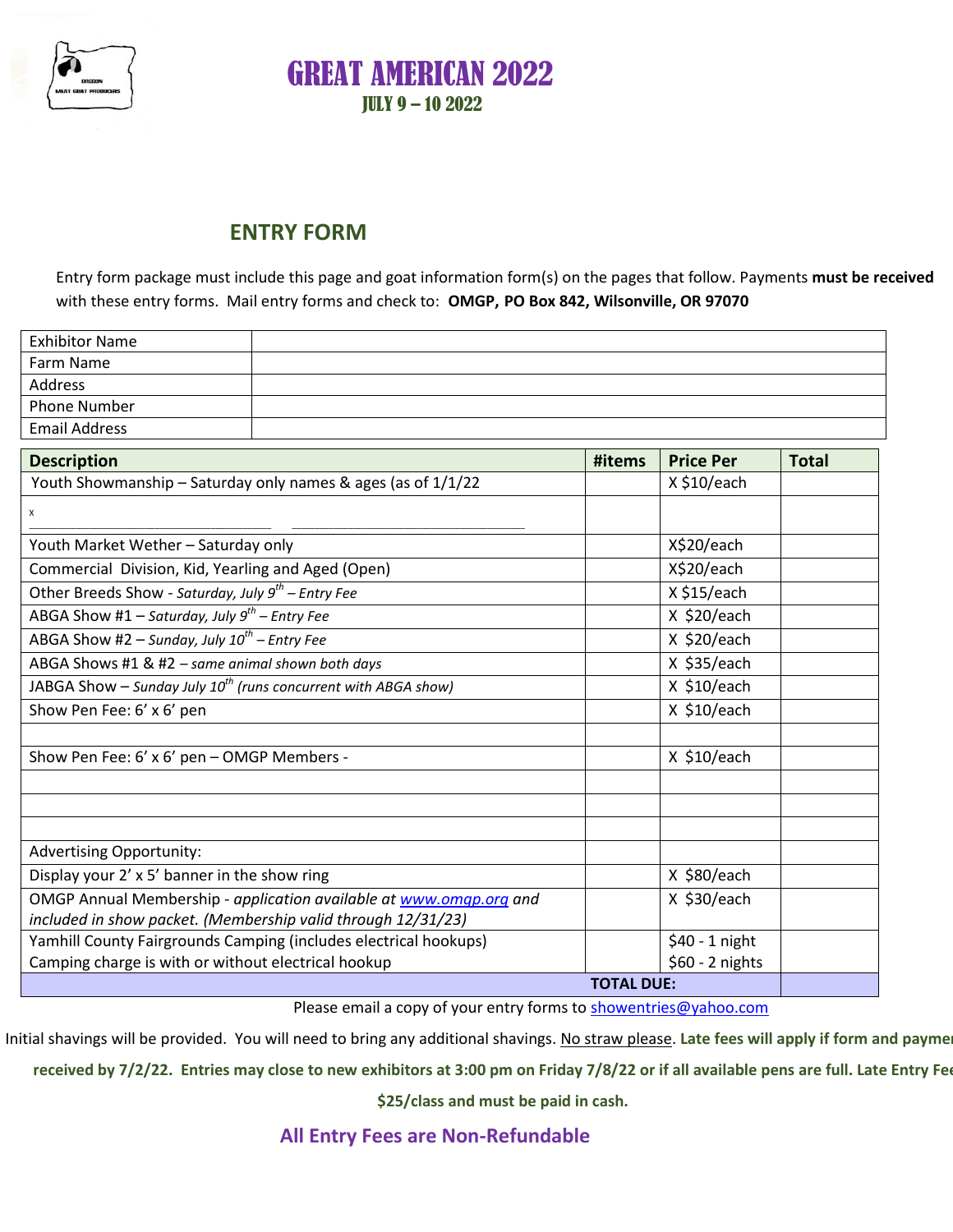

# GREAT AMERICAN 2022

### JULY 9 – 10 2022

Mail **this listing with the Entry Form and payment to: OMGP, PO Box 842, Wilsonville, OR 97070 Email copies of all entries to [showentries@yahoo.com](mailto:showentries@yahoo.com)**

# **ABGA Shows #1 & 2 and JABGA Sunday (7-10-22 only Show** *(see official rules at*

\_\_\_\_\_\_\_\_\_\_\_\_\_\_\_\_\_\_\_\_\_\_\_\_\_\_\_\_\_\_\_\_\_\_\_\_\_\_\_\_\_\_\_\_\_\_\_\_\_\_\_\_\_\_\_\_\_\_\_\_\_\_\_\_\_\_\_\_\_\_\_\_\_\_\_\_\_\_\_\_\_\_\_\_\_\_\_\_\_\_\_\_\_\_\_\_\_\_

### *[www.abga.org](http://www.abga.org/)*)

ABGA Exhibitor & Farm Name and/or JABGA Member Name:

JABGA youth **Age** *(as of 1/1/22)* \_\_\_\_\_\_\_\_\_\_\_\_\_\_\_\_\_\_\_\_\_\_\_\_\_\_\_\_\_\_\_\_\_\_\_\_\_\_\_\_\_\_\_\_\_\_\_\_\_\_\_\_\_\_\_\_\_\_\_\_\_\_\_\_\_\_\_\_\_\_\_\_\_\_\_\_\_\_\_\_

*Please make sure all information is provided and clearly written:*

| <b>ABGA</b><br>Saturday<br>7/9/22 | <b>ABGA</b><br><b>Sunday</b><br>7/10/22 | <b>JABGA</b><br><b>Sunday</b><br>7/10/22 | <b>Goat Registered</b><br><b>Name</b> | Registration<br>No. | Date of<br><b>Birth</b> | <b>Doe</b><br>or<br><b>Buck?</b> | % or Pure<br><b>Bred/Full</b><br><b>Blood</b> | <b>Tattoo</b><br><b>Right</b> | <b>Tattoo</b><br>Left |
|-----------------------------------|-----------------------------------------|------------------------------------------|---------------------------------------|---------------------|-------------------------|----------------------------------|-----------------------------------------------|-------------------------------|-----------------------|
|                                   |                                         |                                          |                                       |                     |                         |                                  |                                               |                               |                       |
|                                   |                                         |                                          |                                       |                     |                         |                                  |                                               |                               |                       |
|                                   |                                         |                                          |                                       |                     |                         |                                  |                                               |                               |                       |
|                                   |                                         |                                          |                                       |                     |                         |                                  |                                               |                               |                       |
|                                   |                                         |                                          |                                       |                     |                         |                                  |                                               |                               |                       |
|                                   |                                         |                                          |                                       |                     |                         |                                  |                                               |                               |                       |
|                                   |                                         |                                          |                                       |                     |                         |                                  |                                               |                               |                       |
|                                   |                                         |                                          |                                       |                     |                         |                                  |                                               |                               |                       |
|                                   |                                         |                                          |                                       |                     |                         |                                  |                                               |                               |                       |
|                                   |                                         |                                          |                                       |                     |                         |                                  |                                               |                               |                       |
|                                   |                                         |                                          |                                       |                     |                         |                                  |                                               |                               |                       |
|                                   |                                         |                                          |                                       |                     |                         |                                  |                                               |                               |                       |
|                                   |                                         |                                          |                                       |                     |                         |                                  |                                               |                               |                       |
|                                   |                                         |                                          |                                       |                     |                         |                                  |                                               |                               |                       |
|                                   |                                         |                                          |                                       |                     |                         |                                  |                                               |                               |                       |
|                                   |                                         |                                          |                                       |                     |                         |                                  |                                               |                               |                       |
|                                   |                                         |                                          |                                       |                     |                         |                                  |                                               |                               |                       |
|                                   |                                         |                                          |                                       |                     |                         |                                  |                                               |                               |                       |

 **Mail this listing with the Entry Form and payment to: OMGP, PO Box 842, Wilsonville, OR 97070 Email copies of all entries to [showentries@yahoo.com](mailto:showentries@yahoo.com)**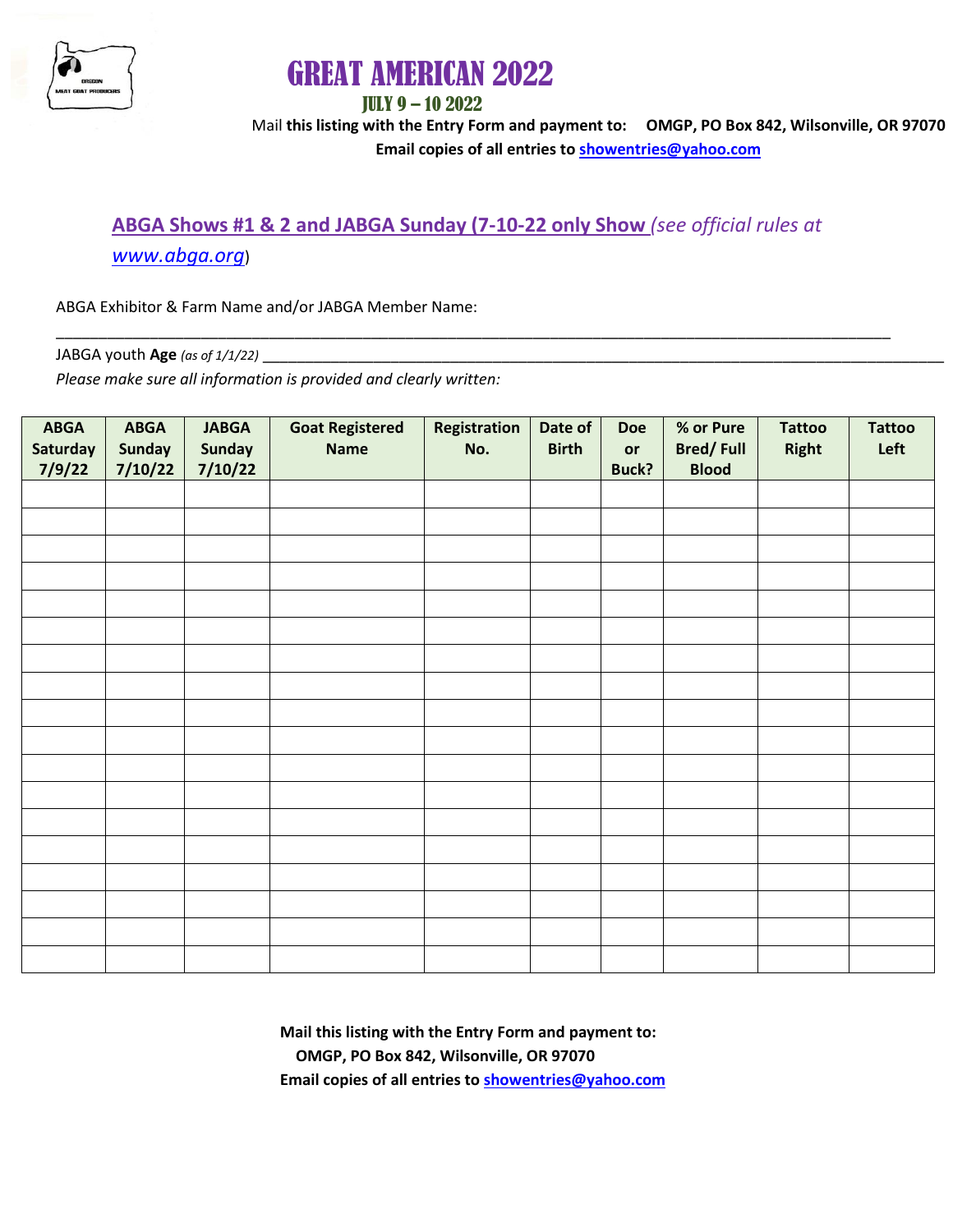

## **Youth Market Wether Show & Open Commercial Doe Show – Saturday, July 9, 2022**

#### **Exhibitor & Farm Name:** \_\_\_\_\_\_\_\_\_\_\_\_\_\_\_\_\_\_\_\_\_\_\_\_\_\_\_\_\_\_\_\_\_\_\_\_\_\_\_\_\_\_\_\_\_\_\_\_\_\_\_\_\_\_\_\_\_\_\_\_\_\_\_\_\_\_\_\_

Youth Age *(as of 1-1-22) & Name\_\_\_\_\_\_\_\_\_\_\_\_\_\_\_\_\_\_\_\_\_\_\_\_\_\_\_\_\_\_\_\_\_\_\_\_\_\_\_\_\_\_\_\_\_\_\_\_\_\_\_\_\_\_\_\_\_\_\_\_\_\_\_\_\_\_\_\_\_\_\_\_\_\_\_\_\_\_\_*

*Please make sure all information is provided and clearly written:*

| <b>Goat Name</b> | Wether<br>Show | <b>Commercial-Doe</b><br>Show | Tag No./Tattoo No. | <b>Date of Birth</b> | Weight<br>(to be determined by<br>show staff) |
|------------------|----------------|-------------------------------|--------------------|----------------------|-----------------------------------------------|
|                  |                |                               |                    |                      |                                               |
|                  |                |                               |                    |                      |                                               |
|                  |                |                               |                    |                      |                                               |
|                  |                |                               |                    |                      |                                               |
|                  |                |                               |                    |                      |                                               |
|                  |                |                               |                    |                      |                                               |
|                  |                |                               |                    |                      |                                               |
|                  |                |                               |                    |                      |                                               |
|                  |                |                               |                    |                      |                                               |
|                  |                |                               |                    |                      |                                               |
|                  |                |                               |                    |                      |                                               |
|                  |                |                               |                    |                      |                                               |
|                  |                |                               |                    |                      |                                               |
|                  |                |                               |                    |                      |                                               |
|                  |                |                               |                    |                      |                                               |
|                  |                |                               |                    |                      |                                               |

**Mail this listing with the Entry Form and payment to: OMGP, PO Box 842, Wilsonville, OR 97070 Email a copy of all entries to [showentries@yahoo.com](mailto:showentries@yahoo.com)**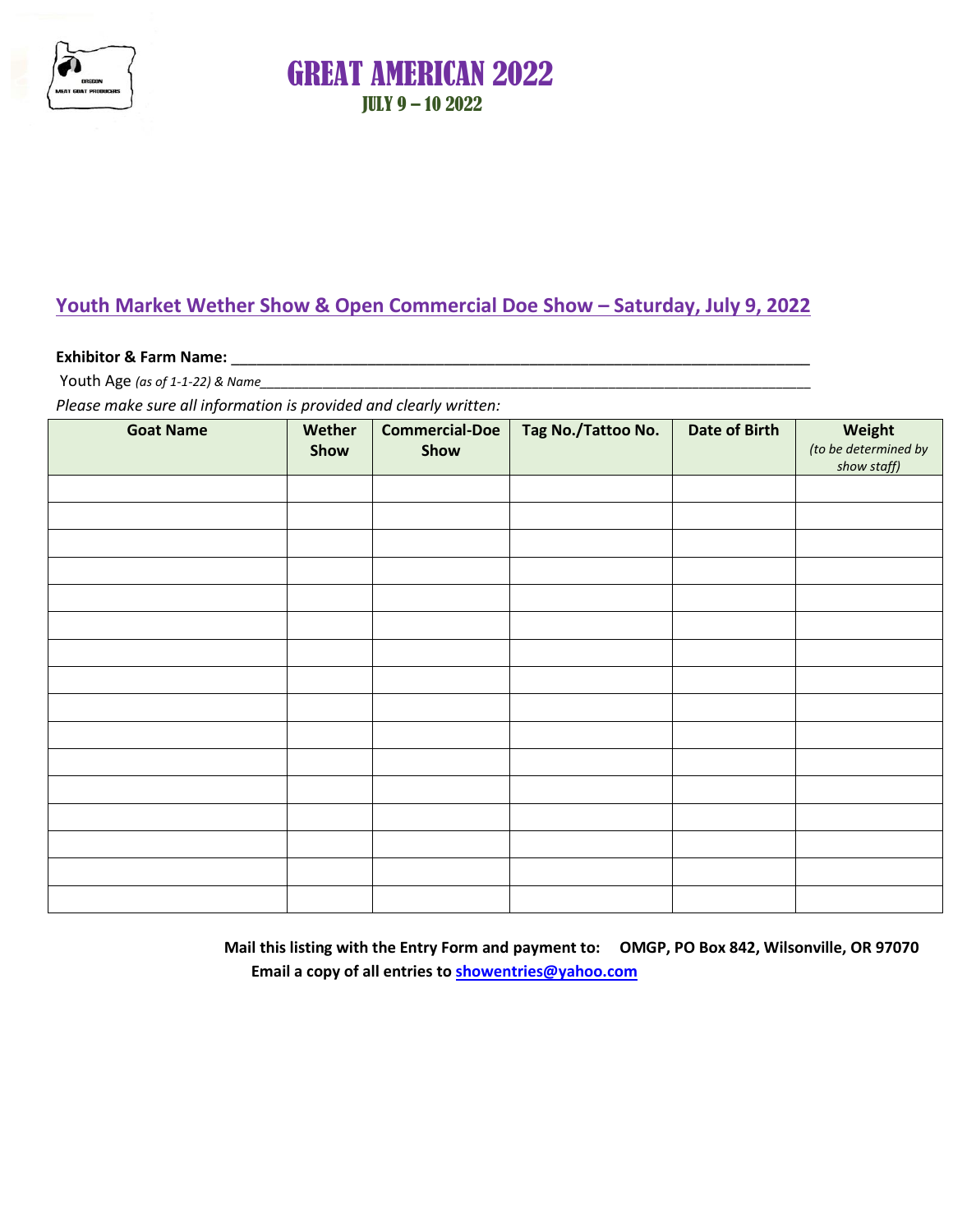

## **Other Meat Goat Breeds Show – Saturday, July 9, 2022**

#### **Exhibitor & Farm Name:**

*Please make sure all information is provided and clearly written:*

| <b>Goat Name</b> | <b>Registration No.</b><br>(if registered) | Tag/Tattoo No. | <b>Date of Birth</b> | Doe or<br>Buck? | <b>Breed</b> |
|------------------|--------------------------------------------|----------------|----------------------|-----------------|--------------|
|                  |                                            |                |                      |                 |              |
|                  |                                            |                |                      |                 |              |
|                  |                                            |                |                      |                 |              |
|                  |                                            |                |                      |                 |              |
|                  |                                            |                |                      |                 |              |
|                  |                                            |                |                      |                 |              |
|                  |                                            |                |                      |                 |              |
|                  |                                            |                |                      |                 |              |
|                  |                                            |                |                      |                 |              |
|                  |                                            |                |                      |                 |              |
|                  |                                            |                |                      |                 |              |
|                  |                                            |                |                      |                 |              |
|                  |                                            |                |                      |                 |              |
|                  |                                            |                |                      |                 |              |
|                  |                                            |                |                      |                 |              |
|                  |                                            |                |                      |                 |              |
|                  |                                            |                |                      |                 |              |

\_\_\_\_\_\_\_\_\_\_\_\_\_\_\_\_\_\_\_\_\_\_\_\_\_\_\_\_\_\_\_\_\_\_\_\_\_\_\_\_\_\_\_\_\_\_\_\_\_\_\_\_\_\_\_\_\_\_\_\_\_\_\_\_\_\_\_\_\_\_\_\_\_\_\_\_\_\_\_\_\_\_\_\_\_\_\_\_\_\_\_\_\_\_\_\_\_\_

**Mail this listing with the Entry Form and payment to: OMGP, PO Box 842, Wilsonville, OR 97070 Email copies of all entries to [showentries@yahoo.com](mailto:showentries@yahoo.com)**